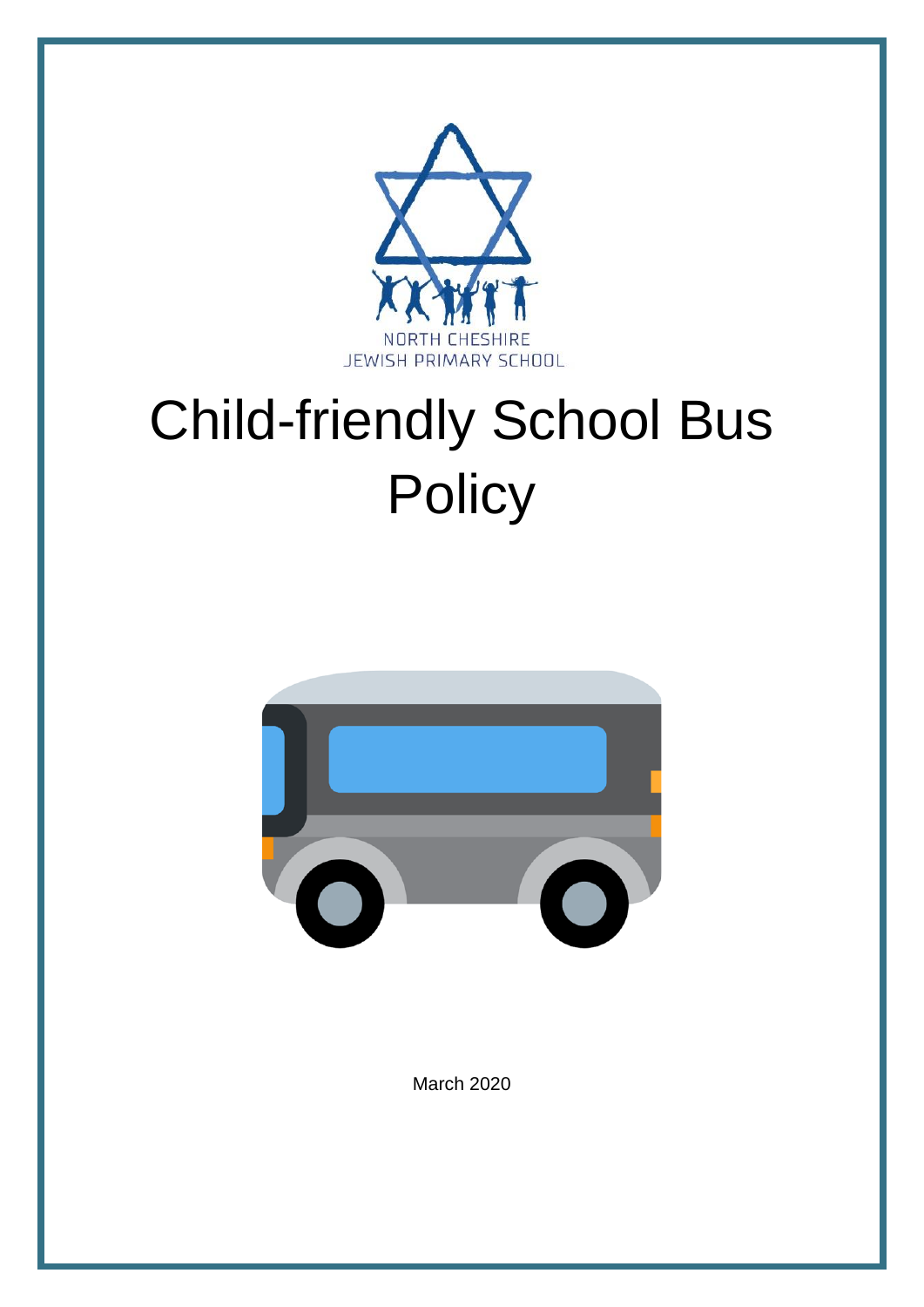# **Contents:**

[What is this policy?](#page-2-0)

- 1. When do you have to [follow this policy?](#page-3-0)
- 2. [Respect](#page-3-1) others
- 3. [Waiting for pickup](#page-3-2)
- 4. [Safety do,s and don'ts on the bus](#page-4-0)
- 5. [What to do in an emergency](#page-4-1)
- 6. [Rules of the bus](#page-4-2)
- 7. [What happens when you](#page-6-0) have misbehaved?
- 8. [Pupil promise](#page-6-1)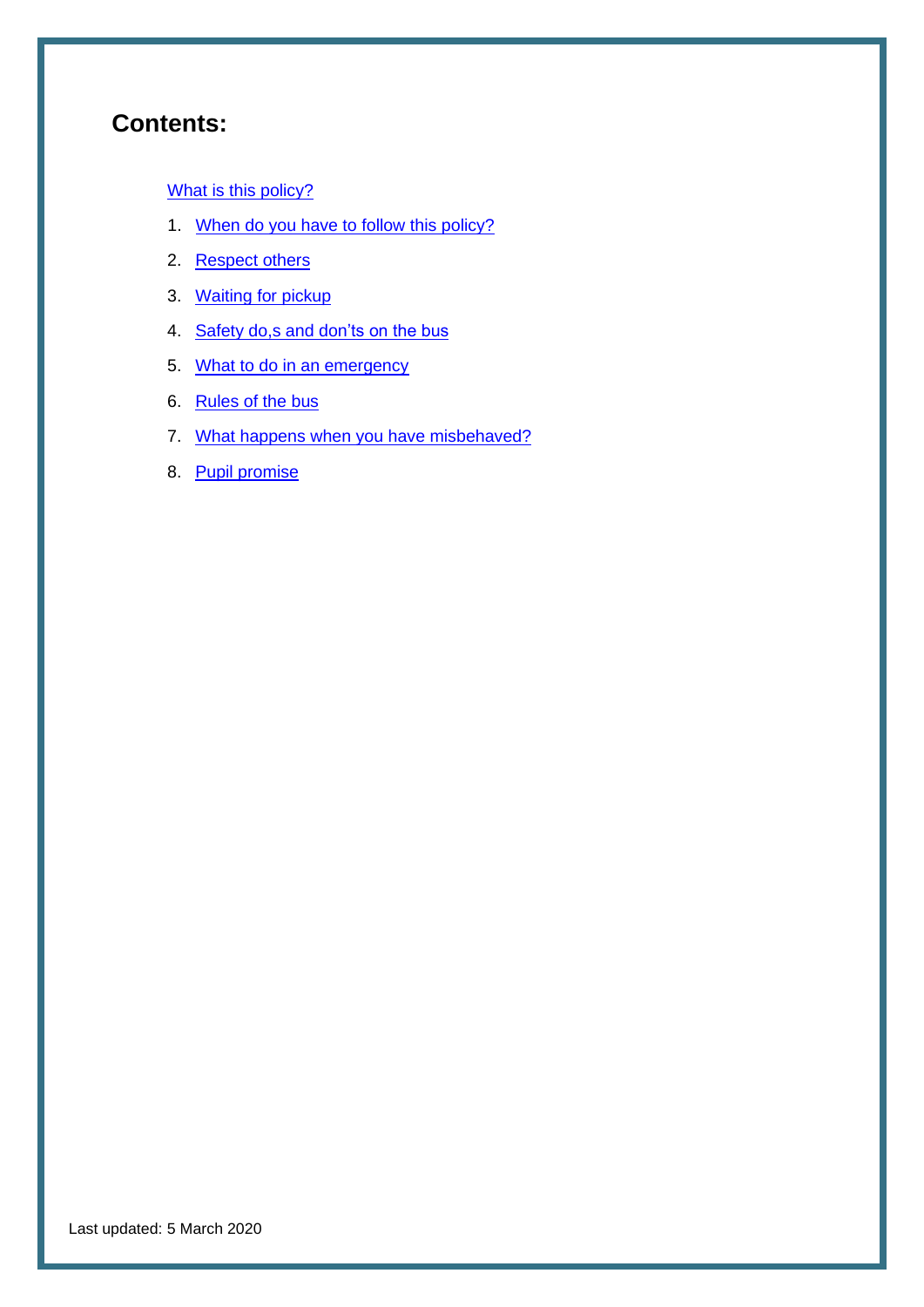### <span id="page-2-0"></span>**What is this policy?**

North Cheshire Jewish Primary School believes that using the school bus for travel to and from the school is an opportunity to experience independence and develop the appropriate behaviour expected when using transport. After reading this policy and agreeing to the terms within it, you will understand:

- $\checkmark$  The expected level of behaviour on the school bus.
- $\checkmark$  When you must follow this policy.
- $\checkmark$  How to stay safe on the school bus.
- $\checkmark$  The consequences of any challenging behaviour.

Signed by:

Headteacher Date: May 2020

M. Wood

Chair of governors Date:

May 2020

Last updated: 5 March 2020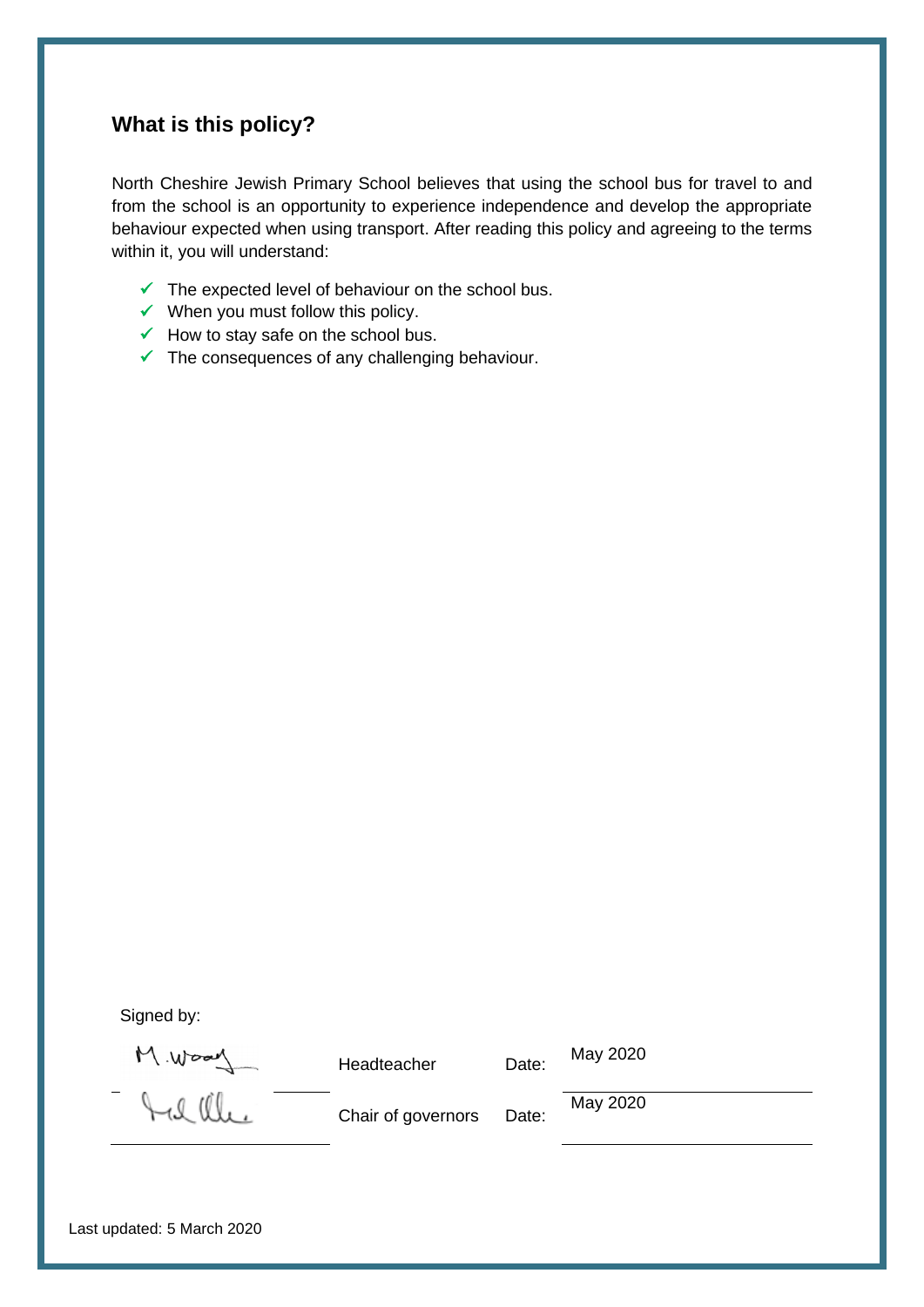## **1. When do you have to follow this policy?**

- <span id="page-3-0"></span> $\checkmark$  When using the school bus for travelling to and from school.
- $\checkmark$  When you are travelling on any public bus wearing school uniform or representing the school.



 $\checkmark$  On any bus trips which take place during school hours, for example, on school trips.

### **2. Respect others**

<span id="page-3-1"></span>

Respect your fellow passengers and the bus driver.

Follow the Bus Supervisor's instructions.

Do not interfere with any of the bus equipment, property or signs.

Do not touch or take anyone else's property on the bus without their permission.

Be considerate with regards to noise levels and disturbing others.

## <span id="page-3-2"></span>**3. Waiting for pickup**

Wait at a safe, suitable distance from the bus stop and the road.

Board the bus, in single file to avoid crowding with others – do not push anyone.

Arrive at the bus stop five minutes before the bus is due to arrive.

Only get on the bus at your stop.

Make sure your parents drop you off or walk you to your bus stop and wait until the bus has arrived.

Do not talk to strangers and report anyone suspicious to a member of school staff or the Bus Supervisor.

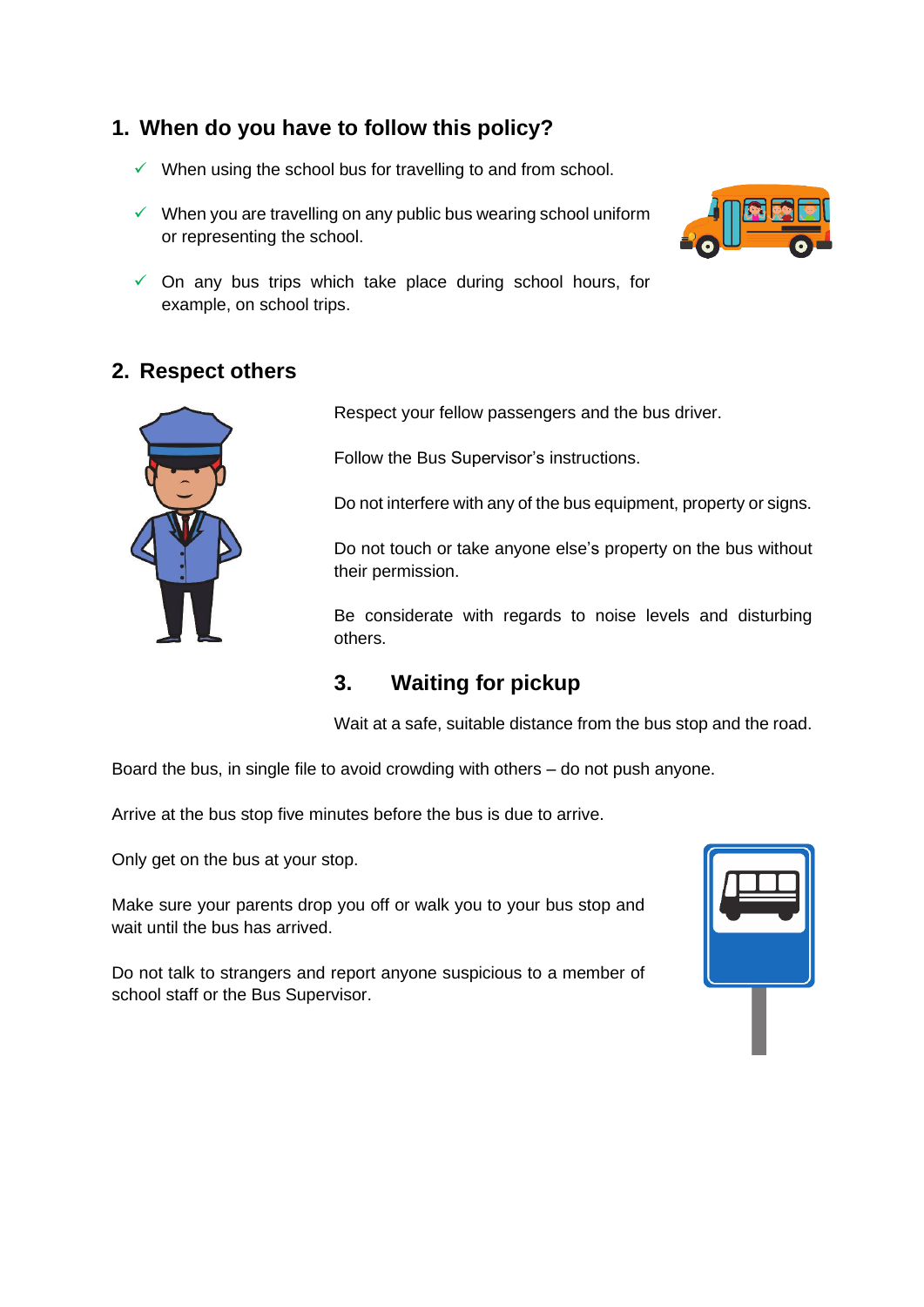#### <span id="page-4-2"></span>**4. Safety dos and don'ts on the bus**

<span id="page-4-0"></span>

✓ Use a seatbelt and stay strapped in **at all times** until you are told it is safe to remove it

- $\checkmark$  Sit safely in a seat legs on the floor and not on seats
- $\checkmark$  Only have one seat for one person
- $\checkmark$  Do not swap seats during the journey
- $\checkmark$  Do not block the aisle or other seats

**\*** Do not distract the bus driver, unless it is an emergency, or you have a concern that cannot wait.

- **\*** Do not stand in front of the bus driver or in the stairwell.
- **\*** Do not use the emergency exit unless there is an emergency, or

the driver has told you to.

Do not throw, kick or launch objects across the bus.

#### <span id="page-4-1"></span>**5. What to do in an emergency**

 $\checkmark$  You must wait until the bus stops before standing to get off

- Leave the bus in an orderly manner
- Wait in the area indicated by the driver
- You must not:
	- Interfere with emergency equipment

#### **6. Rules of the bus**

- Demonstrate our RESPECT Values
- Follow the Good to be Green Rules:
- 1. We are kind, polite, helpful and aware of others' feelings
- 2. We listen carefully to others without interrupting them
- 3. We look after our own and other people's belongings
- 4. We try our best, work hard and learn from our mistakes
- 5. We treat other people the way we would like to be treated
- 6. We always tell the truth
- Stay sitting down until the bus has completely stopped moving.
- Food and drink is not to be consumed
- No Phones can be used without permission from the Head Teacher
- Mobile device that allows pupils to: record, take photographs, make and receive phone calls and text messages and has WIFI or internet connection via a sim card, are not permitted and will be confiscated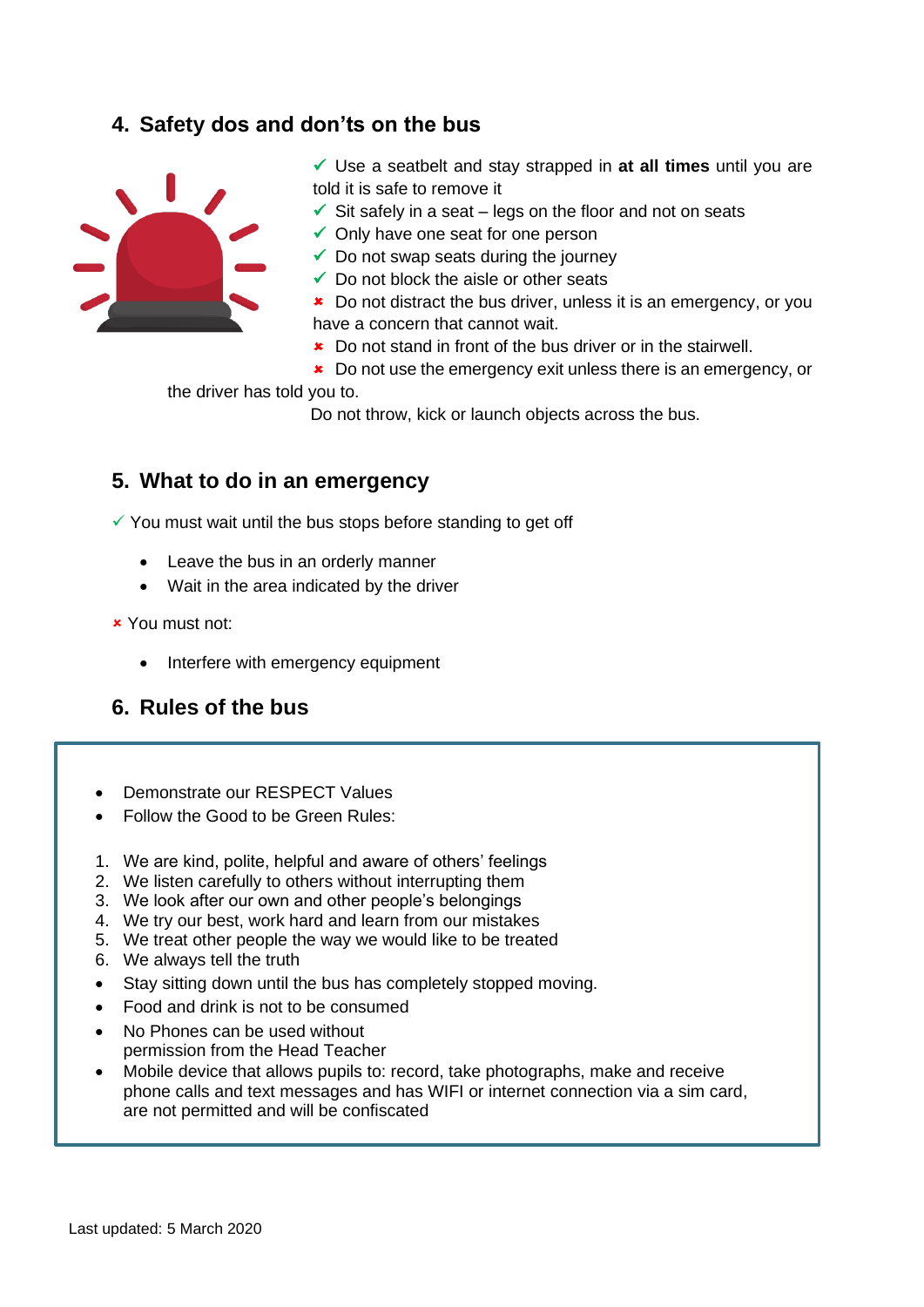## **7. Categories of behaviour**

If you misbehave on the bus, your behaviour will be categorised into one of these four sections, behaviour ranges from 'Nuisance behaviour' to 'Extremely offensive or dangerous behaviour'. The redder the box is, the more serious the behaviour and consequences:

| <b>Nuisance behaviour</b>                                                                                                  | <b>Threatening behaviour</b>                                                                       |
|----------------------------------------------------------------------------------------------------------------------------|----------------------------------------------------------------------------------------------------|
| <b>Failing to follow the instructions of the</b><br><b>Bus Supervisor /driver</b>                                          | Bothering or bullying other passengers on<br>your bus (see child-friendly Anti-bullying<br>Policy) |
| Failing to wear a seatbelt or changing<br>seats                                                                            | Threatening bus staff or passengers                                                                |
| <b>Distracting the bus driver</b>                                                                                          | Recording images, videos or audio of<br>other people                                               |
| Preventing other people from getting off<br>the bus<br><b>Failing to observe a socially acceptable</b><br>hygiene standard | Talking about inappropriate things                                                                 |
| <b>Eating and drinking on the bus</b>                                                                                      |                                                                                                    |
|                                                                                                                            |                                                                                                    |
|                                                                                                                            |                                                                                                    |
|                                                                                                                            |                                                                                                    |
| <b>Dangerous or highly offensive</b><br>behaviour                                                                          | <b>Extremely offensive or dangerous</b><br>behaviour                                               |
| <b>Fighting</b>                                                                                                            | Sexually explicit language, behaviour or                                                           |
| Sticking part of your body out of the                                                                                      | sharing of images                                                                                  |
| window or door                                                                                                             | Destroying any property on the bus                                                                 |
| Touching the outside of the bus when it is<br>arriving or moving away from your stop                                       | <b>Attacking pupils, the Bes Supervisor or the</b><br>driver                                       |
| <b>Touching another passenger</b>                                                                                          | Pushing people through windows or doors                                                            |
| <b>Fiddling with emergency equipment</b>                                                                                   | <b>Lighting a fire</b>                                                                             |
| <b>Throwing objects</b>                                                                                                    | Trying to operate the bus yourself                                                                 |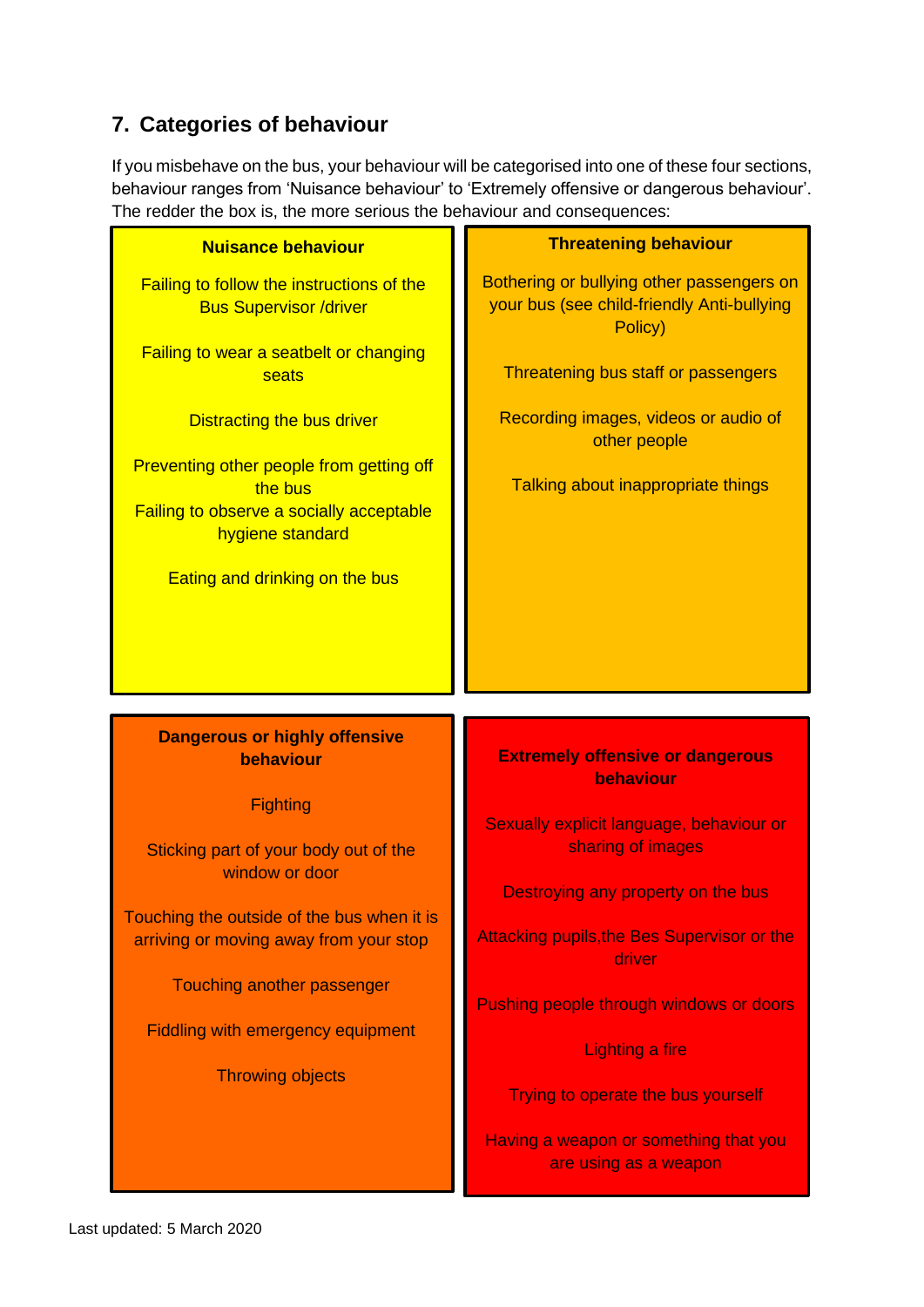### <span id="page-6-0"></span>**8. What happens when you have misbehaved?**

If you behave badly on the bus, you will be disciplined in line with the school's Bus Policy and the Behaviour Policy.

When we consider a plan of action following an incident, we will look at:

- The **type** of incident that occurred.
- The **threat** to the safety of the other passengers.
- The **age** of the pupil involved.
- Whether the incident was the pupil's **first incident or not**.

If challenging behaviour is reported on the bus, you may not be allowed to use the bus again and your parents will be told.

#### <span id="page-6-1"></span>**9. Pupil promise**

I promise that I will:

- Follow the safety rules.
- Follow the bus rules.
- Respect other passengers, the Bus Supervisor and the driver.
- Not distract the bus driver for no valid reason.
- Represent the school in a positive manner.
- Adhere to the Behavioural Policy of the school at all times whilst on the bus.

I will not

- Use a mobile phone or any other electronic device that can be used t to record, take photographs, search the internet and make or receive phone calls and texts
- While on the bus mobile phones and Ipads must be switched off and away in my school bas